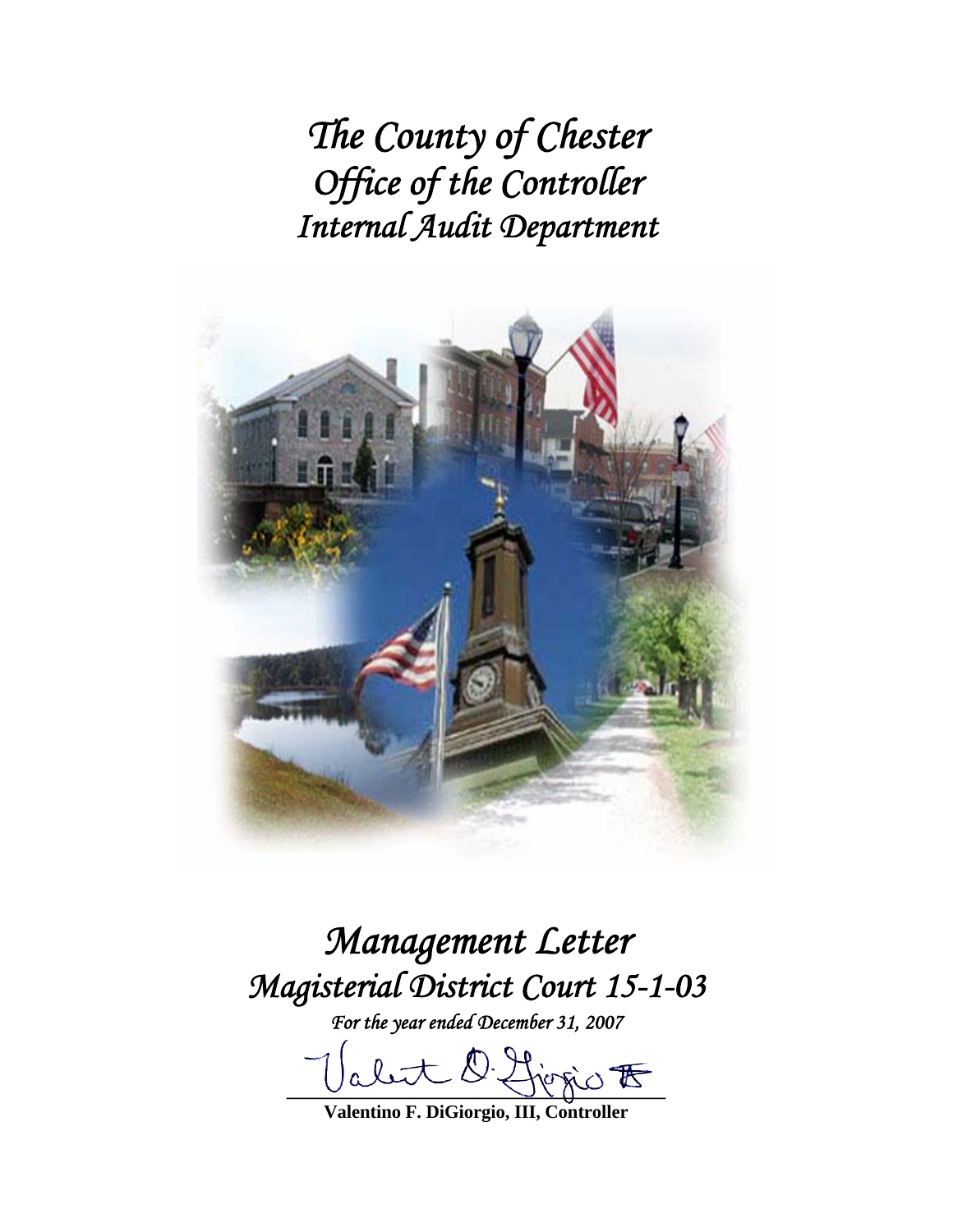## **To: Magisterial District Judge Robert Davis**

## *Introduction*

On July 3, 2008, Internal Audit completed an audit of Magisterial District Court 15-1-03 (*District Court*). Gretchen W. Sohn, CIA, was the auditor-in-charge. Internal Audit is required by County Code to review district courts annually to ensure compliance with policies and procedures mandated by the Administrative Office of Pennsylvania Courts and/or District Judge Administration and to assess their overall internal control structure. The scope of our audit included a review of the following:

- Cash and Petty Cash
- Undisbursed Funds
- Cash Receipts
- Manual Receipts
- Cash Disbursements
- Voided Transactions
- Overall Compliance.

#### *Executive Summary*

The management and staff of the *District Court* are, in all material respects, in compliance with policies and procedures set forth by the Administrative Office of Pennsylvania Courts and directives imposed by District Judge Administration. Also, Internal Audit noted no significant deficiencies or material weaknesses in the overall internal control structure.

Internal Audit did note several matters of a lesser significance involving compliance with policies and procedures that have been included within this Management Letter. We would like to commend the management and staff of the *District Court* for the hard work performed to continually improve the overall conditions in the court.

Internal Audit would also like to thank the management and staff of the *District Court* for their cooperation and assistance during the course of this audit.

We have provided herein a copy of our "Audit Findings" and "Recommendations" for your review and comment. Please feel free to contact our office at (610) 344-6797 should you have any questions or concerns.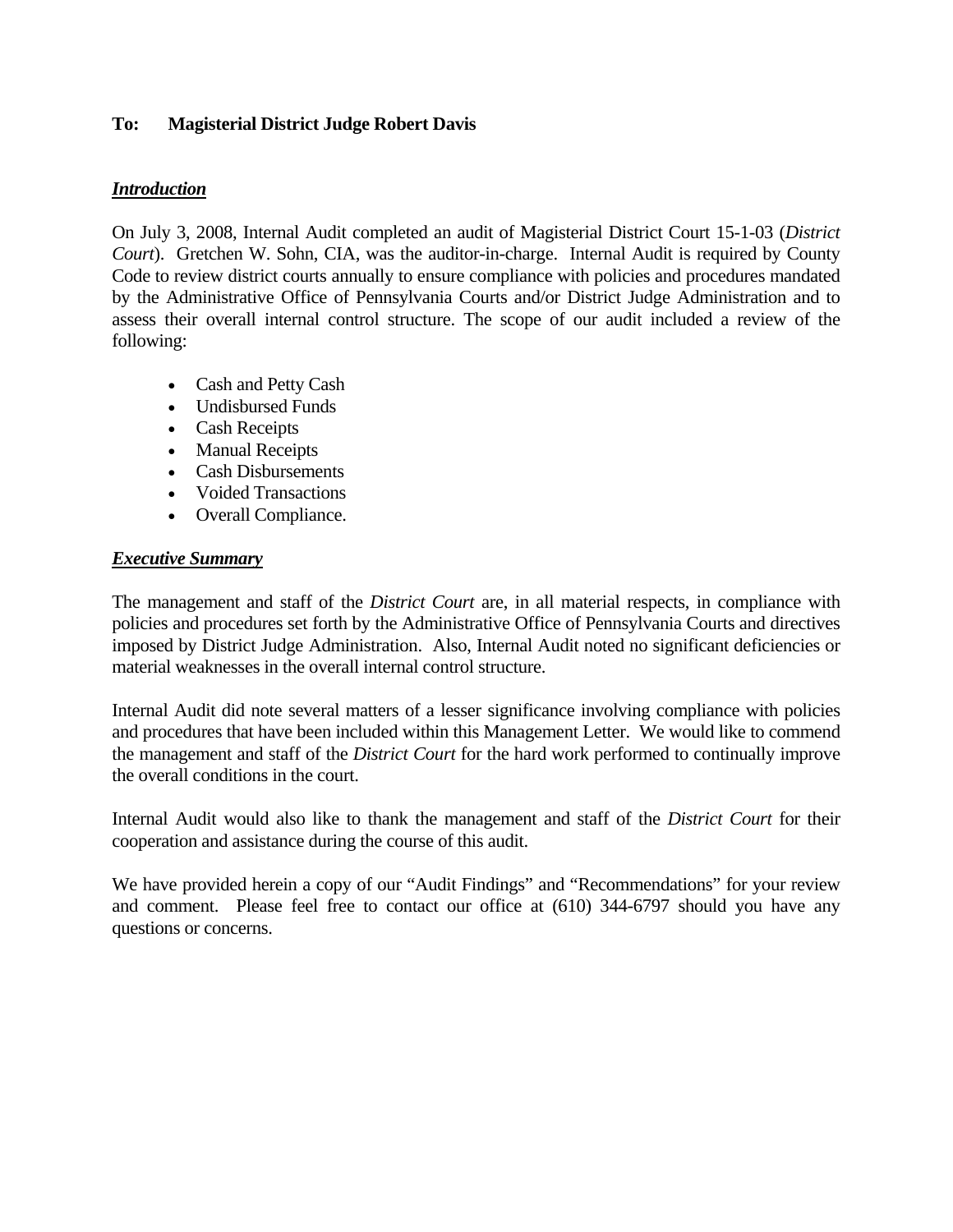## **COUNTY OF CHESTER**

# **MAGISTERIAL DISTRICT COURT 15-1-03**

## **FINDINGS AND RECOMMENDATIONS**

## **FOR THE YEAR ENDED DECEMBER 31, 2007**

## **I. COMPLIANCE WITH POLICIES AND PROCEDURES**

In order to test compliance with all applicable policies and procedures, Internal Audit selected a statistical sample of 25 case files out of a total population of 5,512 case files created in 2007. In addition, we performed other related tests of cash receipts, cash disbursements, manual receipts, undisbursed funds, and voided transactions. Sample size for the tested areas was determined through a risk assessment analysis based on the results of the *District Court's* prior year audit and current year case load. We believe the results of our tests are representative of the entire population on the basis of accepted audit sampling principles.

## Finding 1: Cash Adjustments

Internal Audit noted the following:

- In 2 instances, follow-up had not been done on cash adjustments processed during 2007 (1/5/07 credit for \$1 and 8/7/07 debit for \$.04).
- In 1 instance, a credit adjustment processed in error in January, 2008 for year-end 2007 had not been cleared.
- In 1 instance, an IOLTA debit adjustment was processed as a regular debit adjustment.

## Recommendation

Internal Audit recommends that *District Court* management perform follow-up on previously processed cash adjustments as they perform the monthly bank reconciliation procedures.

## *Auditee Response*

*Auditee concurs with the findings and recommendation.* 

## Finding 2: Manual Receipts

Internal Audit noted the following:

• In 1 instance, a copy of the manual receipt was not attached to the case file.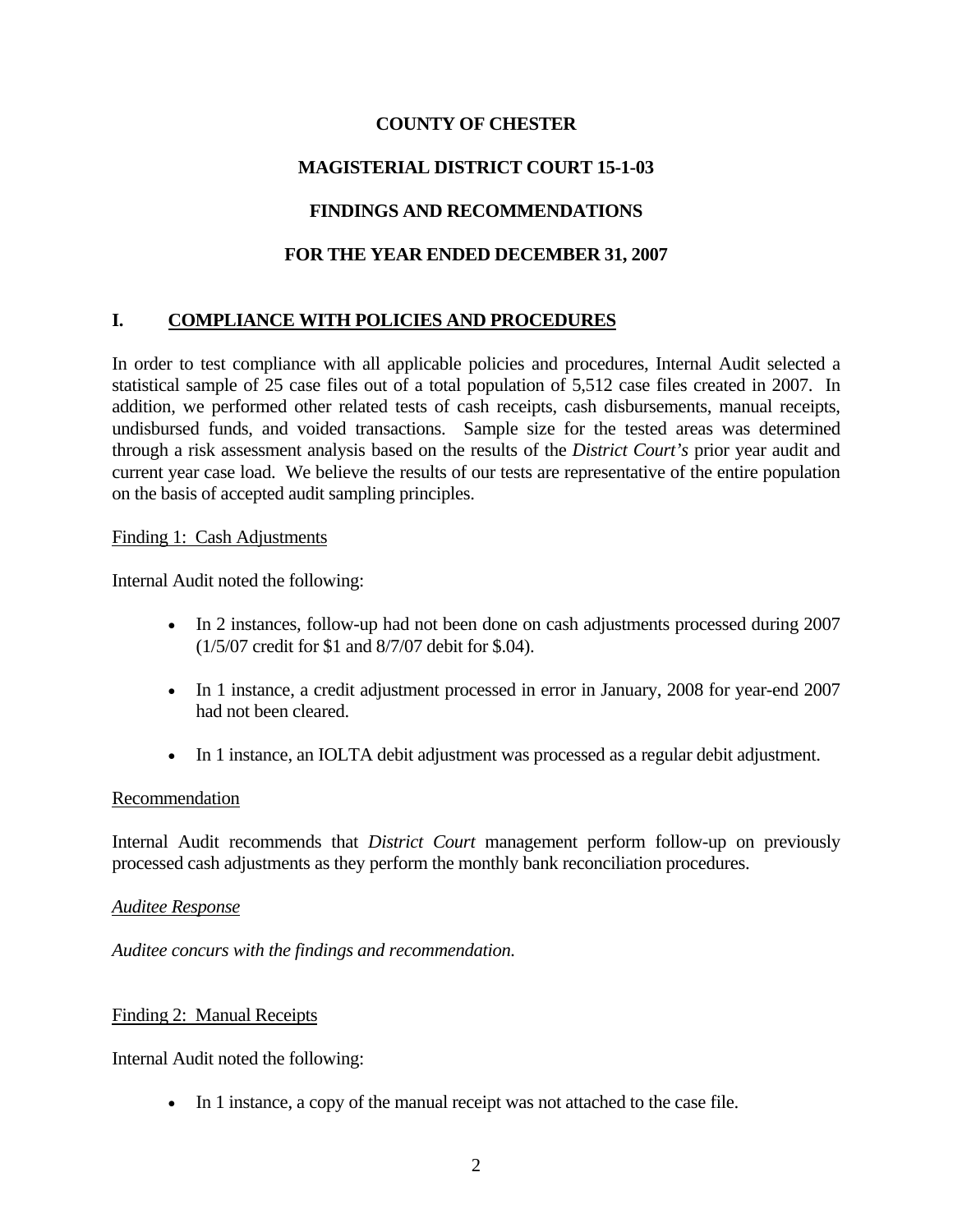## **COUNTY OF CHESTER**

## **MAGISTERIAL DISTRICT COURT 15-1-03**

## **FINDINGS AND RECOMMENDATIONS**

## **FOR THE YEAR ENDED DECEMBER 31, 2007**

## **I. COMPLIANCE WITH POLICIES AND PROCEDURES**

Finding 2: Manual Receipts (continued)

## **Recommendation**

Internal Audit recommends that *District Court* management reemphasize to the staff the importance of adhering to the manual receipt procedures as outlined in the District Justice Automated Office Clerical Procedures Manual.

## *Auditee Response*

*Auditee concurs with the finding and recommendation.* 

## Finding 3: Voided Disbursements

Internal Audit noted the following:

• In 2 instances, a copy of the void check was not attached to the case file.

## Recommendation

Internal Audit recommends that the *District Court* staff re-familiarize themselves with the District Court Handbook –Administrative Procedures – page 12 regarding the proper handling of voided checks.

## Auditee Response

*Auditee concurs with the finding and recommendation.*